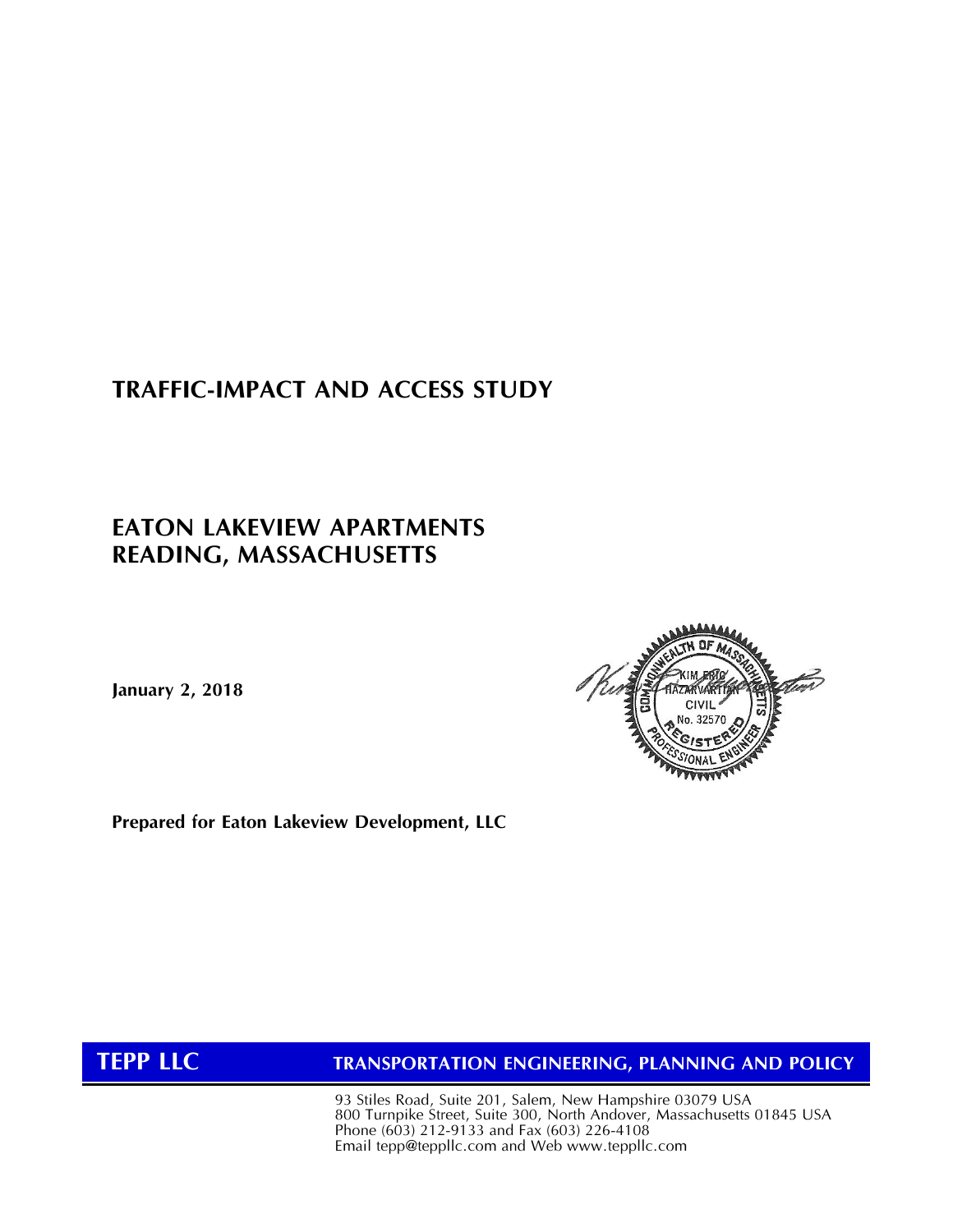## **EXECUTIVE SUMMARY**

#### **PROJECT DESCRIPTION**

Eaton Lakeview Development, LLC has retained TEPP LLC to prepare this traffic-impact and access study (TIAS). This TIAS regards the proposed Eaton Lakeview apartments in the Town of Reading, Massachusetts ("Project").

The proposed Project site includes 120 apartment units consisting of a mix of 1-, 2-, and 3-bedroom units. The Project site will be accessed via one unsignalized driveway along the south side of Lakeview Avenue, one unsignalized driveway near the east end of Lakeview Avenue, and one unsignalized driveway along the east side of Eaton Street.

#### **STUDY SCOPE**

The TIAS study area consists of the following unsignalized intersections and connecting road segments:

- Walkers Brook Drive/John Street
- Walkers Brook Drive/Lakeview Avenue
- Eaton Street/Pleasant Street
- Lakeview Avenue/Eaton Street/Site Driveways (to be built)

These intersections were selected based upon consultation with the Town of Reading Engineering Department and the Reading Police Department. The study of these intersections included left turns from/to each of the road segments studied.

This TIAS analyzes traffic operations for the weekday AM street peak hour, the weekday PM street peak hour, and the weekend (Saturday) midday peak hour under the following scenarios:

- 2017 existing conditions
- 2024 "no-build" (i.e., 2017 existing conditions plus projected future background traffic growth)
- 2024 "build" (i.e., 2017 existing conditions plus projected future background traffic growth and projected new traffic attributable to the proposed apartments)

Traffic counts for 2017 existing conditions are based on in-field measurements taken at the above-noted intersections in October of 2017, during which period traffic is reported higher than average according to Massachusetts Department of Transportation (MassDOT) data. Future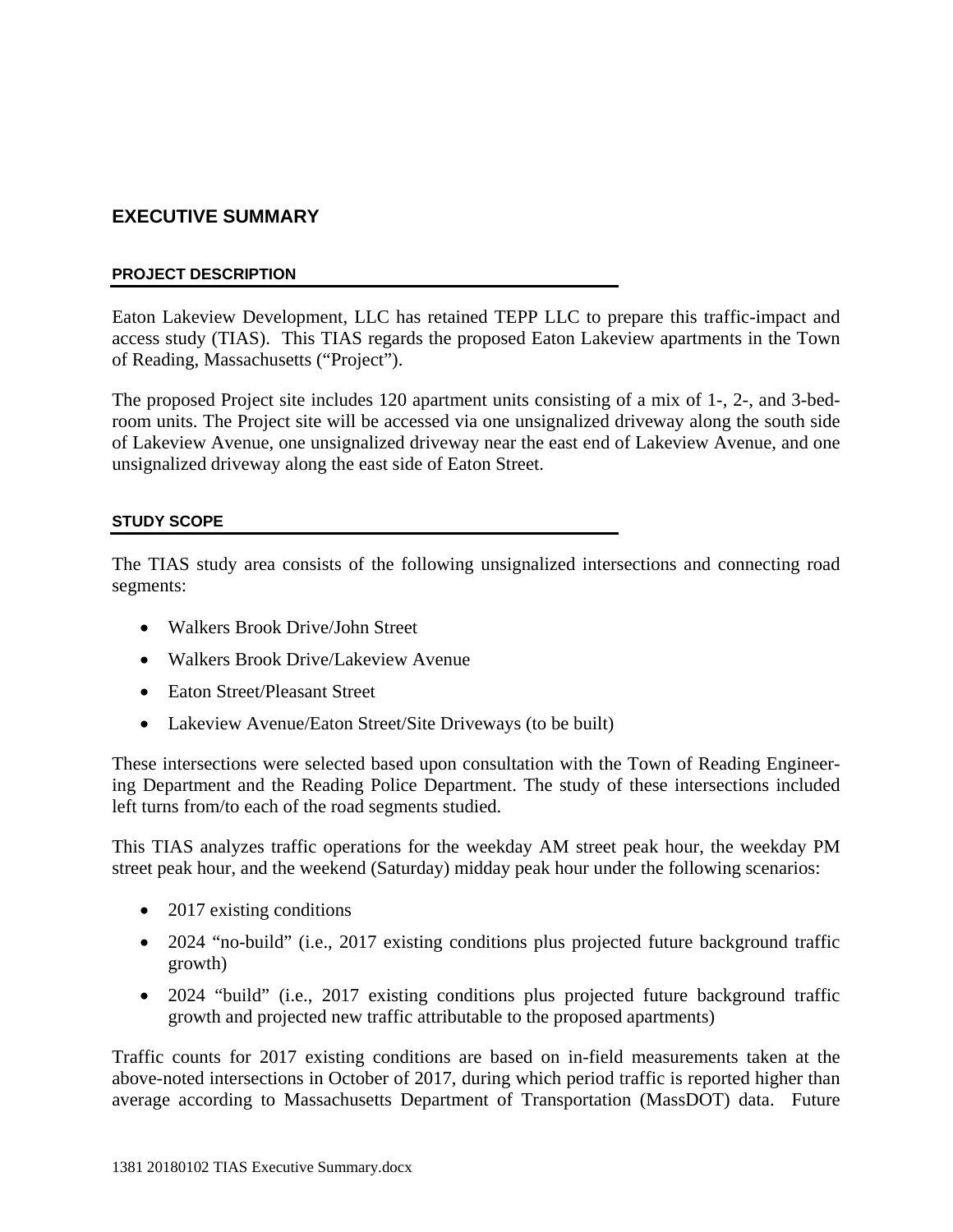background traffic growth for the 2024 no-build and 2024 build scenarios are based on projections agreed-to by Town officials. For new traffic projections in the 2024 build scenario, the TIAS used trip generation models contained in the ninth edition of the *Trip Generation Manual*, the authoritative profession publication issued by the Institute of Transportation Engineers (ITE).

The data were then analyzed to indicate the Level of Service (LOS) of each intersection and turn studied. The LOS of an intersection or turn is a measure of the overall quality of traffic service based upon such performance standards as traffic delays and queue times. LOS is measured on a scale of "A" to "F", with "A" indicating the best service.

Comparative differences in traffic operations and LOS between the 2017 existing conditions and the 2024 no-build scenario approximate normal traffic growth that is projected to occur whether or not the Project is built. Comparative differences in traffic operations and LOS between the 2024 no-build and 2024 build conditions approximate traffic impacts of the proposed redevelopment.

### **TRIP GENERATION**

Calculated vehicle-trips due to the proposed apartments under the 2024 build scenario are:

- weekday daily, 851 (total of in and out)
- weekday AM-street-peak hour, 63 (13 in and 50 out)
- weekday PM-street-peak hour, 84 (54 in and 30 out)
- Saturday daily, 686 (total of in and out)
- Saturday site-peak hour, 68 (34 in and 34 out)

#### **CAPACITY ANALYSIS**

Based upon the data noted above, the following is the analysis of the projected impact of the Project in the 2024 build scenario as compared to the 2024 no-build scenario and 2017 existing conditions:

Walkers Brook Drive/John Street:

- Under both the 2024 build and 2024 no-build scenarios, projections indicate minimal delays for left turns from the southbound Walkers Brook Drive approach onto John Street. These delays are more or less equivalent to 2017 existing conditions.
- The 2017 existing condition measurements indicate delayed operations for the westbound John Street approach onto Walkers Brook Drive. Under both the 2024 build and 2024 no-build scenarios, projections continue to indicate delayed operations for this approach.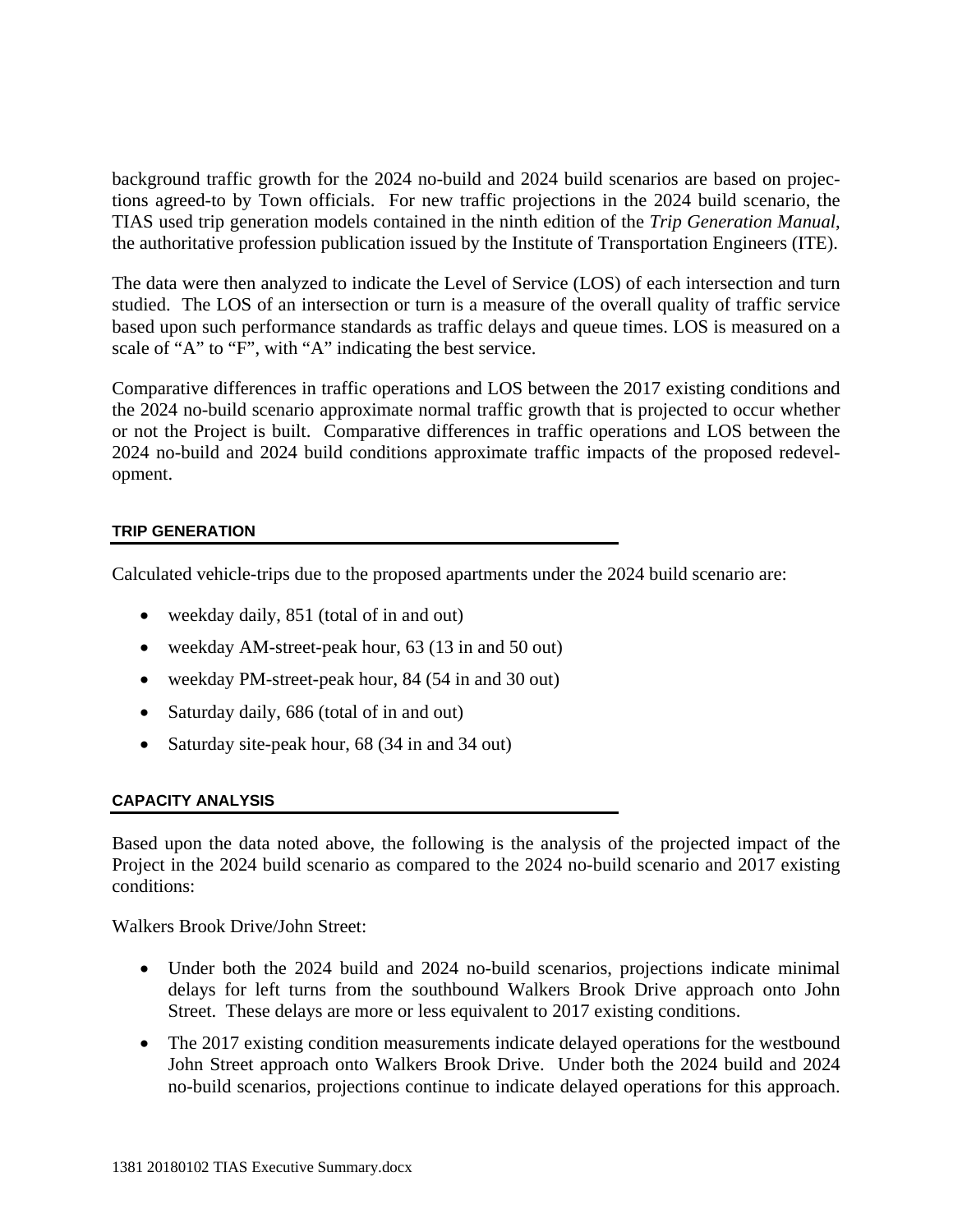However, the 2024 build condition indicates no decrease in the LOS as compared to the 2024 no-build condition.

Walkers Brook Drive/Lakeview Avenue:

- Under both the 2024 build and 2024 no-build scenarios, projections indicate minimal delays for left turns from the southbound Walkers Brook Drive approach onto Lakeview Avenue. These delays are more or less equivalent to 2017 existing conditions.
- The 2017 existing conditions measurements indicate moderately delayed operations for the westbound Lakeview Avenue approach onto Walkers Brook Drive. Under both the 2024 build and 2024 no-build scenarios, projections continue to indicate moderate delays for this approach. However, the 2024 build scenario indicates only a minor increase in delays for this approach as compared to the 2024 no-build scenario.
- The proximity of the Walkers Brook Drive/General Way signalized intersection does affect the Walkers Brook Drive/Lakeview Avenue intersection because, under certain traffic conditions, the proximity of these intersections can make left turn maneuvers at the Walkers Brook Drive/Lakeview Avenue intersection more challenging for drivers to make. Nonetheless, it should be noted that the data for Walkers Brook Drive/Lakeview Avenue indicate that it does not presently—and will not in the future—experience a significant negative impact (in terms of LOS and crash frequency).

Eaton Street/Pleasant Street:

• Under both the 2024 build and 2024 no-build scenarios, projections indicate minimal delays for all movements. These delays are more or less equivalent to 2017 existing conditions.

Lakeview Avenue/Eaton Street/Site Driveways (to be built):

- Calculations conservatively combine the volumes of all three proposed driveways into one driveway.
- Calculations show minimal delays.

### **SAFETY**

In addition to assessing present and future traffic quality, the TIAS included an analysis of the most current MassDOT accident data (covering the years 2011-2015) for the three existing intersections included in the study: Walkers Brook Drive/John Street, Walkers Brook Drive/Lakeview Avenue, and Eaton Street/Pleasant Street.

For the Walkers Brook Drive/John Street intersection, MassDOT data showed a total of 7 accidents between 2011 and 2015 (1.4 per annum), of which 5 involved property damages only, and